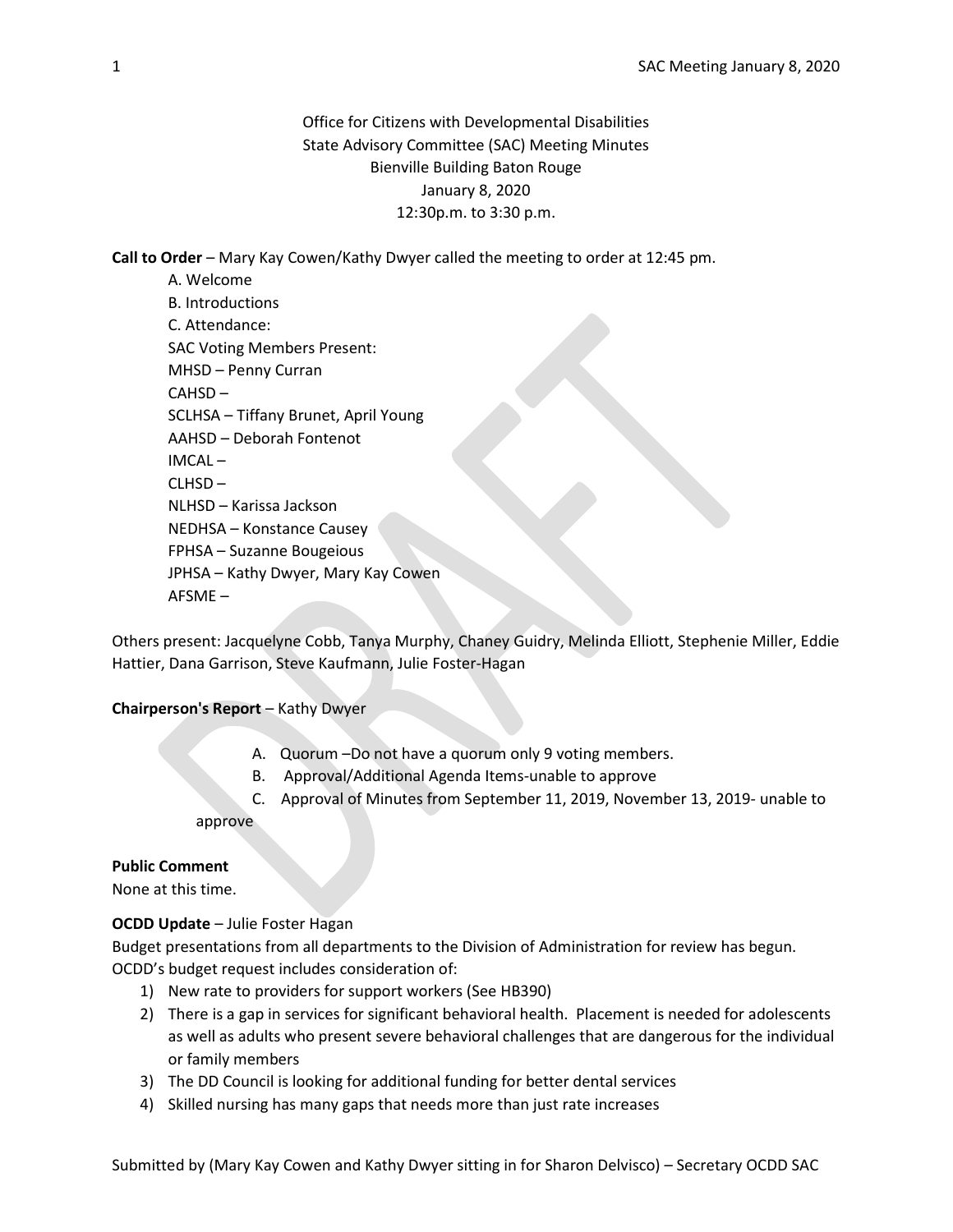### 5) There may be a budget reduction for the New Year

Kathy Dwyer mentioned she is glad to hear OCDD has included services for individuals with severe behavioral challenges in the budget because she is aware of some families who are in need of such services such as short-term intensive therapeutic care to help regulate medications and manage severe behaviors. Kathy also mentioned there are some families who are interested in investigating whether or not medical marijuana could be helpful for their loved one with severe behavior challenges especially when some prescribed medications are presenting severe side effects. However, the cost of medical marijuana is prohibitive for some families and Kathy was wondering if IFS funds could be used to pay for the costs as long as families go through the prescribed protocol established by Louisiana's medical marijuana law. After some discussion of the controversies, Ms. Hagan agreed they would investigate the legalities and possibility of using IFS funds for medical marijuana.

Early Steps: Policies and procedures have been modified. Training is happening now to help families of children in the program that will qualify begin the transition into waiver services. It starts this quarter and begins with the Early Steps Support Coordinator speaking with family members when the child is 2- 1/2 years old instead of waiting until they are 3 years old. If the family says "yes" data will now be shared into OCDD's participant services program through the appropriate LGE.

Legislative Update: Session begins early March. There are 46 new legislators in the House and half of the Senate has new legislators who need to be informed of needs. It is up to the public and advocacy groups to get in touch with them.

Supported Decision Making: OCDD, The Arc, and other advocacy groups are looking into this. It is an alternate to Power of Attorney or Interdiction for an individual in that it is intended to legally appoint someone to help an individual with I/DD who can make decisions have help to make good life decisions.

Money Follows the Person: Temporarily approved federally.

There are grant opportunities for States that participate in expanding social determination by providing services that will help the overall health of individuals (transportation, housing, etc.)

Enhanced Rate for Complex Support Needs:

- 1) It took 2+ years for CMS approval of desired add-ons.
- 2) Changes and requirements for supplemental pay cannot be a part of standard hourly pay.
- 3) Information showing need for supplemental pay must be submitted for approval. If accepted a provider will be allowed to bill \$38.88 per person per day. This will also require an annual audit showing how the funds were used and may be subject to fines or repayment if it does not meet criteria.
- 4) This is an issue for Self-Direction because the pay amount cannot be an increase to a caregiver's hourly pay. OCDD is looking into a process that will work based on CMS requirements. The person to contact in Self-Direction is Paul Rohr.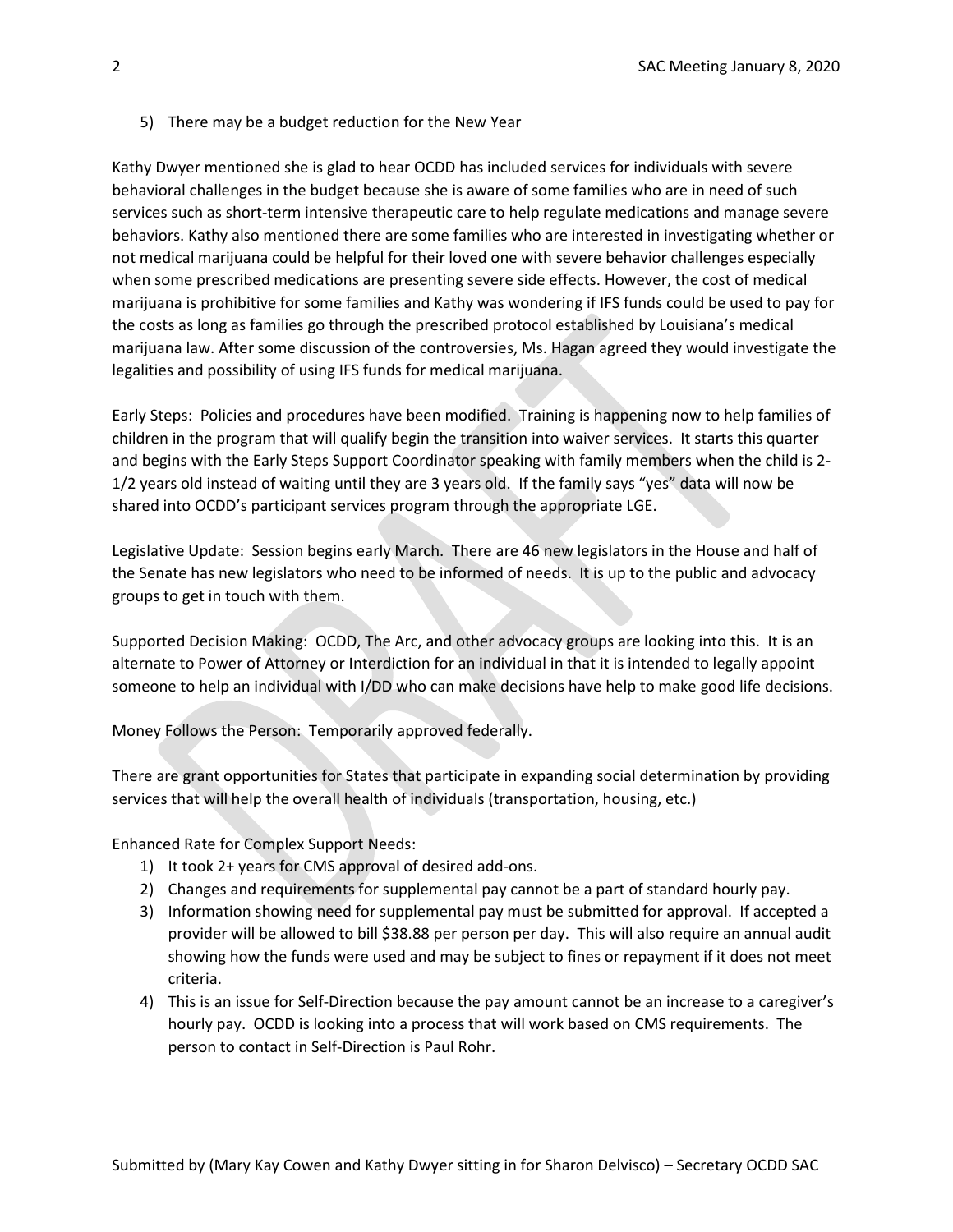Skilled Nursing for waivers: Nothing can be discussed until the Judge has approved the settlement agreement.

Tanya Murphy: Changes to Flexible Family Funds: The new policy has been in place since May 2019 which no longer includes criteria for family income.

Mylinda Elliot: How long after the SUN screening should a family wait for results.

Julie: Should not be much more than 2 weeks.

Mylinda Elliot: The SUN screener told a family that DSW's are not to be involved in a client's behavioral issues.

Julie: DSW's do not implement protocols for a person's behavioral issues. That does not mean they do not participate in helping to control them should they occur. Annacia Day is the OCDD individual over the SUN screenings. You can reach her at 225-342-0095

Kathy Dwyer: According to some families posting on social media waivers are being delayed due to Medicaid approval.

Julie: There was a shift to an electronic system which had some hiccups for Long Term Care. However, the process has improvements that are reducing delays. There is an 800 phone number for Medicaid Eligibility in Long Term Care that will be shared with SAC members.

Julie: Tara LeBlanc was Secretary of the Office of Aging – she is moving Medicaid Deputy Director of Eligibility Field and Program Operations as Jen Steele is moving on. A new Medicaid Director has not been determined yet. Erin Campbell is the Interim Medicaid Director at this time.

### Regional Advisory Committee Reports

A. Issues to report from RAC's

B. Updates from RAC teams

C. Dental Task Force Update - Mary Kay Cowen: Reported SAC Dental Task Force has a meeting scheduled with Dr. Gremillion, Dean of the LSU Dental School, on Monday, January 27<sup>th</sup> at 2 p.m.

Metropolitan HS District – Region 1 –no report

Capital Area HS District – Region 2 – no report

South Central Human Services Authority – Region 3–no report

Acadian Area Human Services Authority – Region 4 – Lacie Polotzola will be stepping down due to a job change effective February 1, 2020.

Imperial Calcasieu Human Services Authority – Region 5 – no report

Central LA HSD- Region 6 – No report.